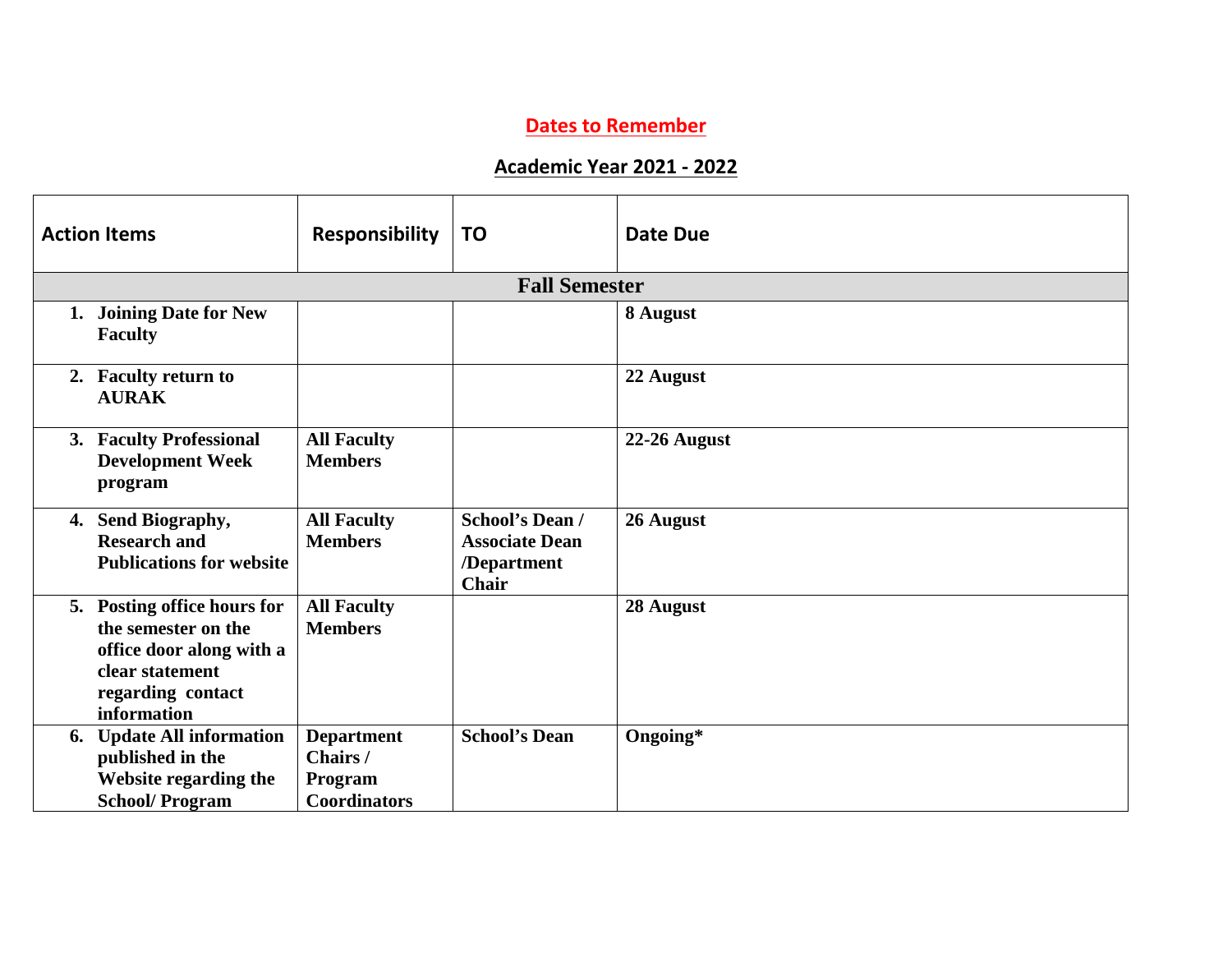| 7. Faculty Annual Plan                                                                                                                                                 | <b>Faculty members</b><br>and Department<br><b>Chairs</b> | <b>School's Dean</b>                                                                                                                                                   | 5 September                        |
|------------------------------------------------------------------------------------------------------------------------------------------------------------------------|-----------------------------------------------------------|------------------------------------------------------------------------------------------------------------------------------------------------------------------------|------------------------------------|
| 8. Faculty Promotion<br><b>Request</b>                                                                                                                                 | <b>Faculty seeking</b><br>promotion                       | <b>Chairperson of</b><br>the School<br><b>Faculty</b><br><b>Promotion</b><br><b>Committee with a</b><br>copy to the<br><b>School's Dean</b><br>and Department<br>Chair | During first week of Fall semester |
| 9. Uploading Faculty<br><b>Qualifications with</b><br>respect to the courses<br>assigned in the current<br>semester in IDAP                                            | <b>Faculty</b>                                            | <b>IDAP</b> System                                                                                                                                                     | 9 September                        |
| 10. Approving the Faculty<br><b>Qualifications with</b><br>respect to the courses<br>assigned in the current<br>semester in IDAP                                       | <b>Department</b><br><b>Chairs</b>                        | <b>Deans</b>                                                                                                                                                           | 16 September                       |
| 11. Last day to make<br>decision on Grade<br><b>Appeal for Summer</b><br><b>Session Courses/</b><br><b>Grade Change for</b><br><b>Summer Session</b><br><b>Courses</b> | <b>Deans</b>                                              |                                                                                                                                                                        | <b>18 September</b>                |
| 12. Discuss Spring 2022<br><b>Schedule</b>                                                                                                                             | <b>Faculty member</b><br>and Department<br><b>Chairs</b>  |                                                                                                                                                                        | $19 - 30$ September                |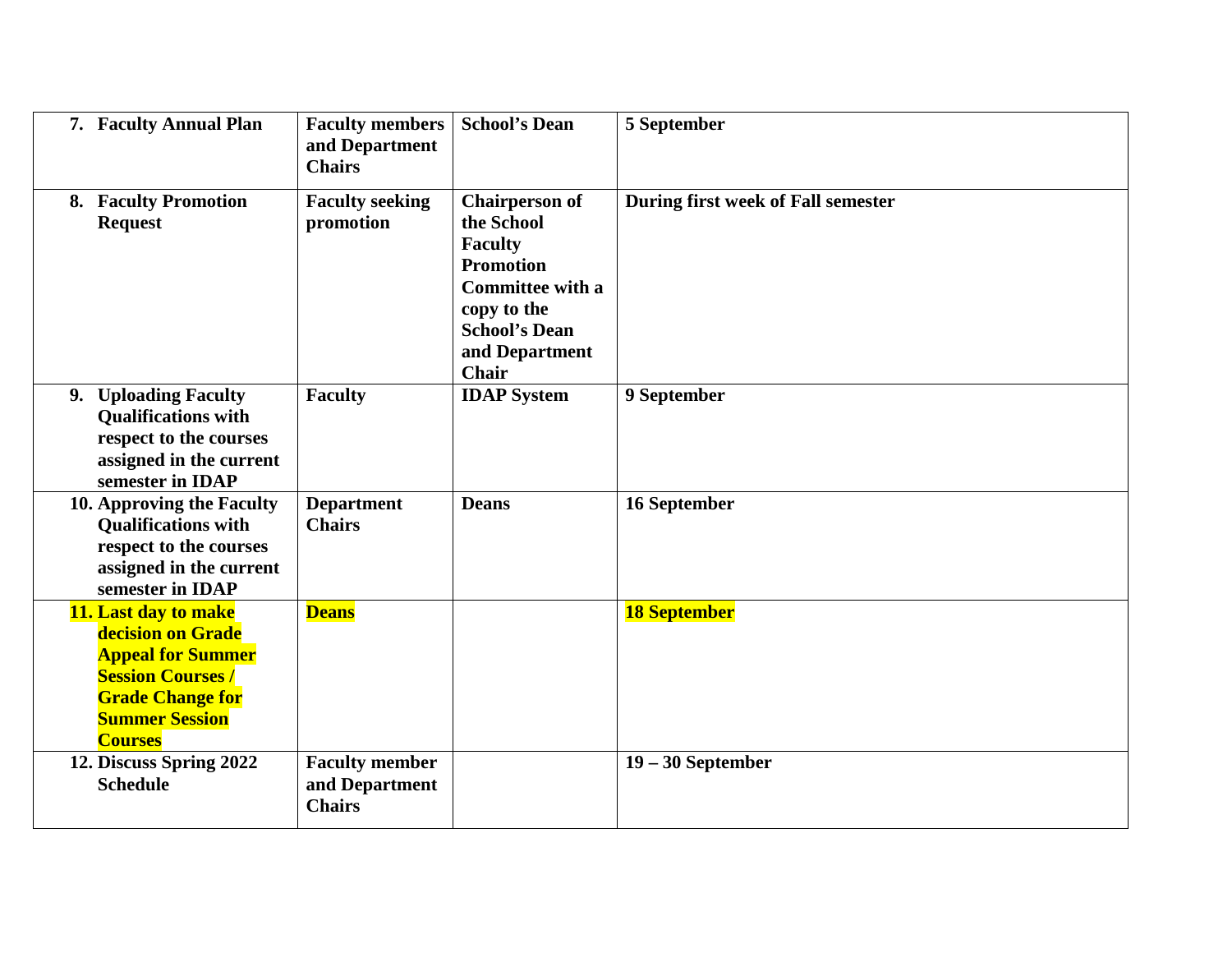| 13. Midterm Grade<br><b>Submission</b>                                         | <b>Faculty member</b>                                                                                                          |                                                                                      | $10 - 23$ October                                                           |
|--------------------------------------------------------------------------------|--------------------------------------------------------------------------------------------------------------------------------|--------------------------------------------------------------------------------------|-----------------------------------------------------------------------------|
| 14. Advisement Begins For<br>Spring 2022                                       | <b>Advisors</b>                                                                                                                | <b>Students</b>                                                                      | 31 October                                                                  |
| 15. Sabbatical leave<br>request for the<br>following academic<br>vear          | <b>Faculty who</b><br>wish to apply                                                                                            | <b>Department</b><br><b>Chair</b>                                                    | 1 November                                                                  |
| <b>16. Probation Report</b><br>submission deadline                             | <b>In the First</b><br>semester of the<br>second year the<br>new faculty must<br>submit a<br><b>Probation</b><br><b>Report</b> | <b>Department</b><br><b>Chair and School</b><br><b>Personnel</b><br><b>Committee</b> | First Sunday in November for faculty beginning their<br>appointment in Fall |
| 17. Early-Registration For<br><b>Spring Semester begins</b>                    | <b>Advisors</b>                                                                                                                | <b>Students</b>                                                                      | <b>7 November</b>                                                           |
| 18. Book Orders for Spring                                                     | <b>Faculty</b>                                                                                                                 | <b>Department</b><br><b>Chair</b>                                                    | <b>11 November</b>                                                          |
| 19. Submit Sabbatical<br><b>Leave Department</b><br>Chair's<br>recommendations | <b>Department</b><br><b>Chair</b>                                                                                              | Dean                                                                                 | <b>15 November</b>                                                          |
| 20. New course proposals<br>and course changes                                 | <b>Faculty</b>                                                                                                                 | <b>Department</b><br><b>Chair</b>                                                    | Ongoing*                                                                    |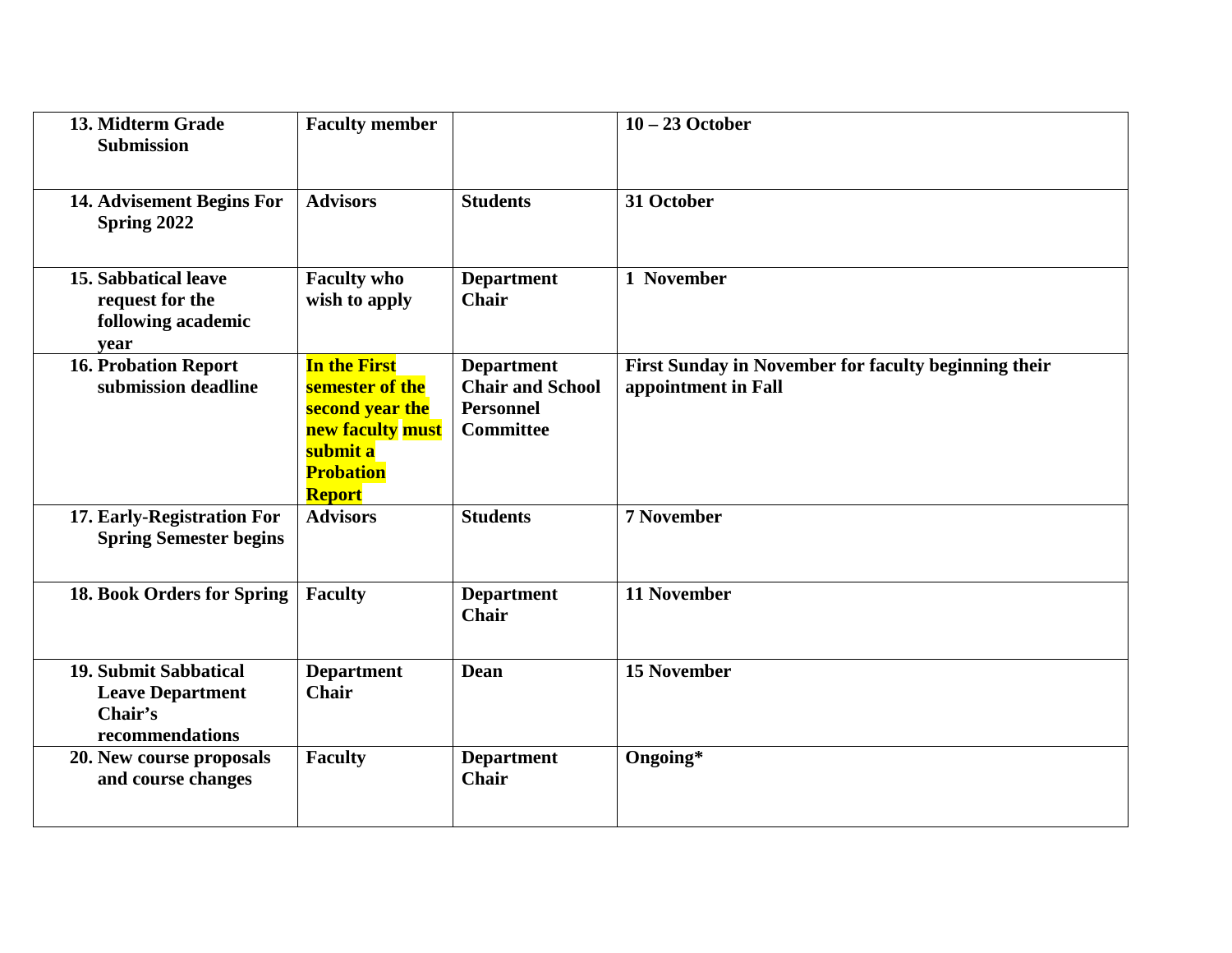| 21. Last day to take a<br>decision on Incomplete<br><b>Grade before becoming</b><br>F, from both Summer<br><b>Sessions and Spring</b> | <b>Deans</b>                         |                                                                                                                                                               | <b>20 December</b>                   |
|---------------------------------------------------------------------------------------------------------------------------------------|--------------------------------------|---------------------------------------------------------------------------------------------------------------------------------------------------------------|--------------------------------------|
| 22. Submission of Final<br><b>Semester Grades</b>                                                                                     | <b>Faculty</b>                       | <b>Registrar's Office</b>                                                                                                                                     | 48 hours after the final exam        |
| 23. Submission of<br><b>Conference Request</b><br><b>Participation Form for</b><br>Fall                                               | <b>Faculty</b>                       | <b>School Dean</b>                                                                                                                                            | <b>At Dean's discretion</b>          |
| 24. Submission of Seed<br><b>Grant Applications</b>                                                                                   | <b>Faculty</b>                       | <b>University</b><br><b>Research</b><br><b>Committee (URC)</b>                                                                                                | <b>At URC discretion</b>             |
|                                                                                                                                       |                                      | <b>Spring Semester</b>                                                                                                                                        |                                      |
| 25. Faculty return to<br><b>AURAK</b> and Joining<br><b>Date for New Faculty</b>                                                      |                                      |                                                                                                                                                               | 2 January                            |
| <b>26. Faculty Professional</b><br><b>Development Week</b><br>program                                                                 | <b>All Faculty</b><br><b>Members</b> |                                                                                                                                                               | 3–7 January                          |
| <b>27. Faculty Promotion</b><br><b>Request</b>                                                                                        | <b>Faculty seeking</b><br>promotion  | <b>Chairperson of</b><br>the School<br><b>Faculty</b><br><b>Promotion</b><br><b>Committee with a</b><br>copy to the<br><b>School's Dean</b><br>and Department | During first week of Spring semester |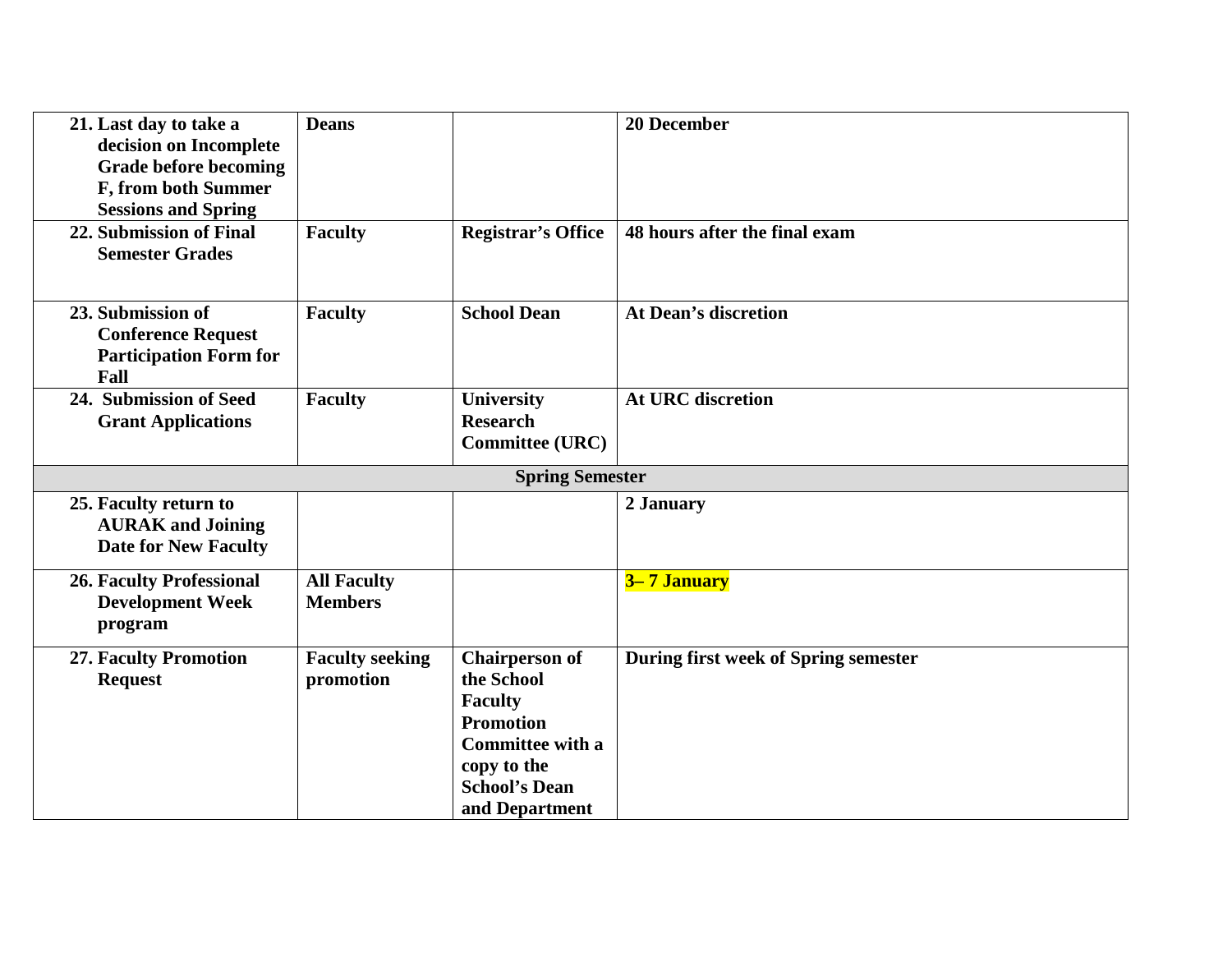|                                                                                                                                        |                                                           | Chair                 |                        |
|----------------------------------------------------------------------------------------------------------------------------------------|-----------------------------------------------------------|-----------------------|------------------------|
| 28. Posting office hours for<br>the semester on the<br>office door along with a<br>clear statement<br>regarding contact<br>information |                                                           | <b>Faculty Member</b> | 9 January              |
| 29. Review and Update<br><b>Faculty Annual Plan</b>                                                                                    | <b>Faculty members</b><br>and Department<br><b>Chairs</b> | <b>School's Dean</b>  | 16 January             |
| <b>30. Uploading Faculty</b><br><b>Qualifications with</b><br>respect to the courses<br>assigned in the current<br>semester in IDAP    | <b>Faculty</b>                                            | <b>IDAP</b> System    | <b>16 January</b>      |
| 31. Discuss Fall and<br><b>Summer 2021 Schedule</b>                                                                                    | <b>Faculty member</b><br>and Department<br><b>Chairs</b>  |                       | 23 January -5 February |
| 32. Verifying the Faculty<br><b>Qualifications with</b><br>respect to the courses<br>assigned in the current<br>semester in IDAP       | <b>Department</b><br><b>Chairs and</b><br><b>Deans</b>    | <b>Provost</b>        | 23 January             |
| 33. Last day to make<br>decision on Grade<br><b>Appeal for Fall / Grade</b><br><b>Change for Fall</b>                                  | <b>Deans</b>                                              |                       | <b>7 February</b>      |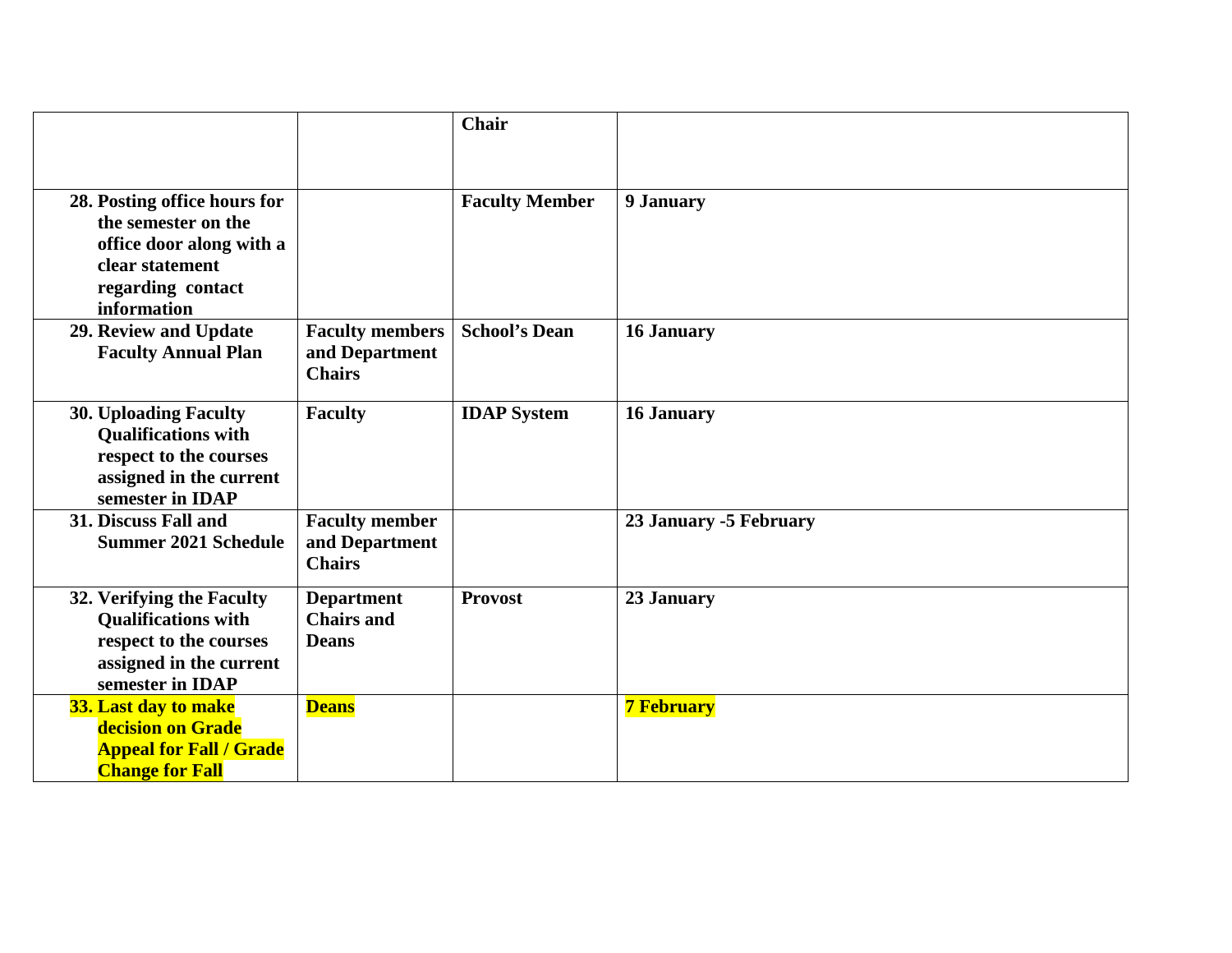| 34. Midterm Exam<br><b>Submission</b>                     |                                                                                                                                | <b>Faculty members</b>                                                               | 28 February – 12 March                                                     |
|-----------------------------------------------------------|--------------------------------------------------------------------------------------------------------------------------------|--------------------------------------------------------------------------------------|----------------------------------------------------------------------------|
| <b>35. Probation Report</b><br>submission deadline        | <b>In the First</b><br>semester of the<br>second year the<br>new faculty must<br>submit a<br><b>Probation</b><br><b>Report</b> | <b>Department</b><br><b>Chair and School</b><br><b>Personnel</b><br><b>Committee</b> | Third Sunday in March for faculty beginning their<br>appointment in Spring |
| 36. Book orders for<br><b>Summer Sessions</b>             |                                                                                                                                | <b>Department</b><br><b>Chairs</b>                                                   | 10 March                                                                   |
| 37. Fall Advisement Begins                                | <b>Advisors</b>                                                                                                                | <b>Students</b>                                                                      | 18 April                                                                   |
| 38. Early-Registration For<br><b>Fall Semester begins</b> |                                                                                                                                | <b>Students</b>                                                                      | 25 April                                                                   |
| 39. Book order for Fall                                   |                                                                                                                                | <b>Department</b><br><b>Chair</b>                                                    | 25 April                                                                   |
| 40. Summer teaching<br>decisions                          |                                                                                                                                | <b>Department</b><br><b>Chair &amp; Dean</b>                                         | 25 April                                                                   |
| 41. Applying for the<br><b>President's Award</b>          |                                                                                                                                | President's<br><b>Award</b><br><b>Committee</b>                                      | <b>At PAC discretion</b>                                                   |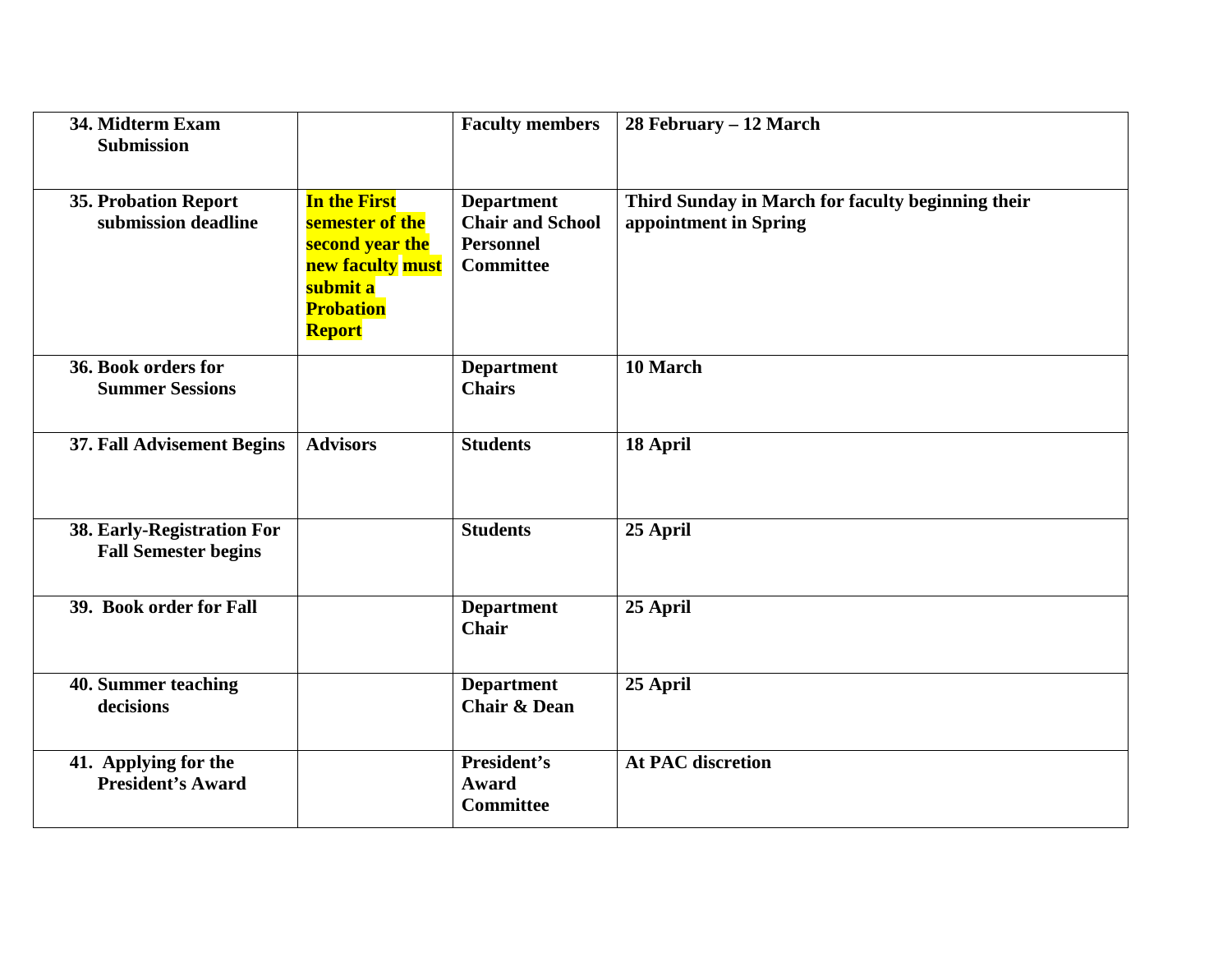| 42. Last day to take a          | <b>Deans</b>      |                           | 1 June                        |
|---------------------------------|-------------------|---------------------------|-------------------------------|
| decision on Incomplete          |                   |                           |                               |
| <b>Grade before coming F,</b>   |                   |                           |                               |
| <b>from Fall semester</b>       |                   |                           |                               |
| <b>43. Annual Faculty Self</b>  | <b>Faculty</b>    | <b>Department</b>         | 5 June                        |
| <b>Evaluation</b> , annual      |                   | <b>Chair</b>              |                               |
| report, closing of the          |                   |                           |                               |
| annual plan                     |                   |                           |                               |
| 44. Last day to make            | <b>Deans</b>      |                           | 27 June                       |
| decision on Grade               |                   |                           |                               |
| <b>Appeal for Spring/</b>       |                   |                           |                               |
| <b>Grade Change for</b>         |                   |                           |                               |
| <b>Spring</b>                   |                   |                           |                               |
| <b>45. Completion of Annual</b> | <b>Department</b> | <b>Dean</b>               | 19 June                       |
| <b>Faculty Evaluations</b>      | <b>Chair</b>      |                           |                               |
| (including faculty              |                   |                           |                               |
| annual reports and              |                   |                           |                               |
| closing of the annual           |                   |                           |                               |
| plans for all faculty)          |                   |                           |                               |
| <b>46. Department Chair</b>     | <b>Department</b> | <b>Dean</b>               | 19 June                       |
| <b>Annual Self-Evaluation</b>   | <b>Chair</b>      |                           |                               |
| (including completed            |                   |                           |                               |
| annual plan) and                |                   |                           |                               |
| <b>Annual Report for the</b>    |                   |                           |                               |
| <b>Department</b>               |                   |                           |                               |
| 47. Submission of final         |                   | <b>Registrar's Office</b> | 48 hours after the final exam |
| semester grades                 |                   |                           |                               |
|                                 |                   |                           |                               |
|                                 |                   |                           | <b>TBA</b>                    |
| 48. Summer leave begins         |                   |                           |                               |
|                                 |                   |                           |                               |
|                                 |                   |                           |                               |